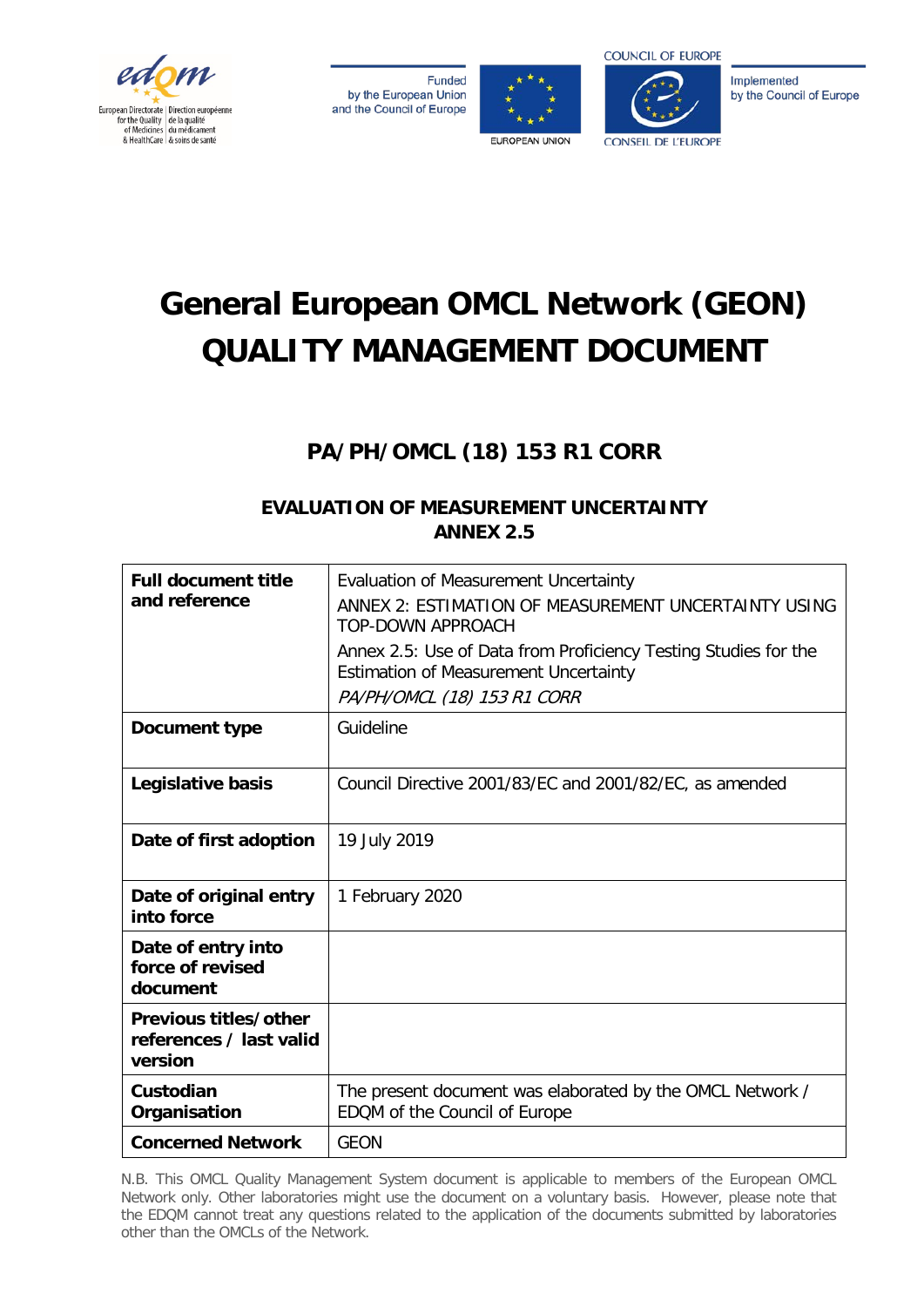## **Annex 2 to Guideline "Evaluation of Measurement Uncertainty"**  PA/PH/OMCL (18) 145 (in its current version)

## **Estimation of measurement uncertainty using Top-down approach**

## **Annex 2.5 Use of data from Proficiency Testing Studies for the estimation of measurement uncertainty**

Proficiency testing (PT), as defined in ISO/IEC 17025, is the evaluation of participant performance against pre-established criteria by means of inter-laboratory comparisons (by definition, organization, performance and evaluation of measurements or tests on the same or similar items by two or more laboratories in accordance with predetermined conditions, ISO/IEC 17043).

Therefore, as defined by Eurachem, a PT scheme (PTS) is a system for objectively evaluating a laboratory's performance, helping the participant to assess the accuracy of its measurements [1].

This annex provides examples for use of PTS data for estimation of uncertainty of measurement in routine testing, assuming a normal distribution of the results of a PTS, and therefore, standard deviations (S) are applied. Standard deviations (S) are used to reflect the expected variability between laboratory results, as Target Standard Deviation (TS, or TSD in the EDQM PTS reports) as well as the observed variability between measurements (S of repeatability).

By principle, a laboratory participating in a PTS has two main options:

#### 1) it can rely on its own data (Example 1)

The uncertainty of measurement can be evaluated using the repeatability of the test results (precision component) and the z-score obtained (bias component). These two components can be obtained from the last participation on a PT round\* or from the combination of data from several participations in PT rounds, as long as the performance of the laboratory remains consistent.

#### 2) it will rely on the data from all the participating laboratories (Example 2)

The uncertainty of measurement can be evaluated using the standard deviation of results within and between participating laboratories, which means that reproducibility (precision and bias related components, respectively) is assessed. These two components can be obtained from the last participation on a PT round\* or from the combination of data from several participations in PT rounds, as long as the performance of the laboratory remains consistent. This approach requires a history of more than 6 participations [2,3].

\*Note: The laboratory should evaluate whether the measurements performed for the PT cover major uncertainty contributor and are sufficient to estimate the precision component. In case the major uncertainty contributor are not covered, the in-house method validation data should be used for the estimation of precision.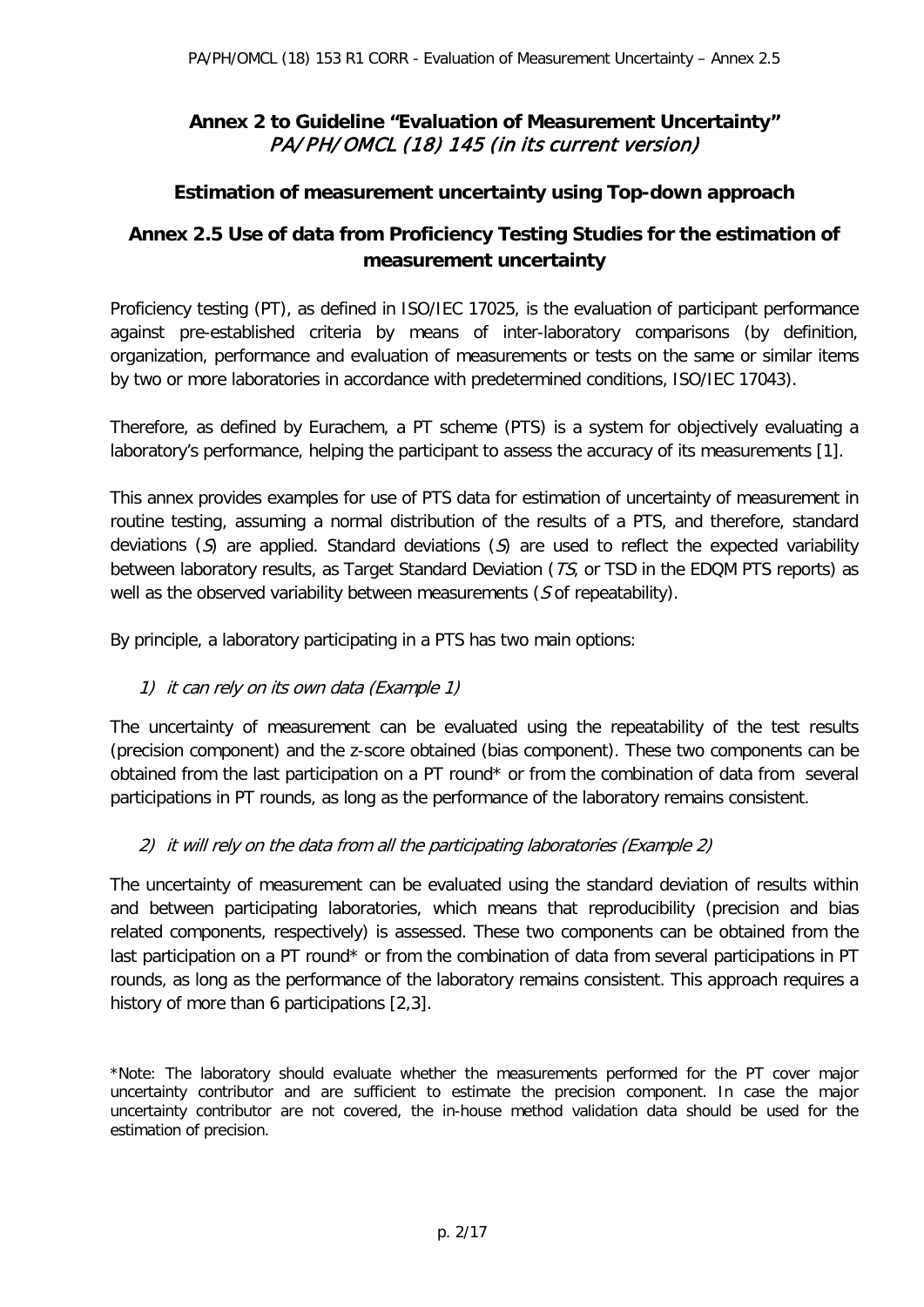It should be kept in mind that the uncertainty of measurement is a combination of random and systematic errors. Random errors affect the precision and systematic errors, or bias, affect the trueness [4]. Relying exclusively on internal precision data is not recommended (Example 1).

In a PTS, random errors are reflected by within-lab variability  $(S_{within-hb})$  i.e. precision, which means that either the standard deviation  $(S)$  of the laboratory (repeatability) or the pooled standard deviation  $(S_{\text{pool}})$  of all participant laboratories can be used, if homogeneity is demonstrated (e.g. using Cochran's test). Systematic errors are reflected by z-scores (bias), which means that the zscore obtained by the laboratory or z-scores pooled across participations from the same organization can be used (especially to assess the performance of a method across one organization). Therefore, the bias can be expressed as z-scores or as a variance component (between-lab variance component). The between-lab variance component and within-lab variance component  $(S_{~~pool~~) are then combined to estimate the reproducibility of the method. There is a$ preference for the use of S obtained for all the participating laboratories for a measurement of systematic errors, as the mean z-score is 0 or close to 0 (assuming the assigned value is the overall robust mean of participant's results). Therefore, systematic errors can be represented by a difference of means or a standard deviation.

Regarding systematic errors, the significance of the bias is usually assessed (e.g. by a t-test) to know if it should be added in the calculation. Note that the t-test is used in place of the z-test when the S is estimated from the data (such as the examples in other annexes). In PTS rounds, the Target  $S_i$ , or  $TS_i$ , is known, and so a z-value (z-score) is calculated in place of the t-value. The critical value is 2 (precisely 1.96 for  $P = 95\%$  level of confidence). It simply means that if the performance is 'satisfactory', i.e. a z-score  $\leq$  2, then the bias can be neglected from the combined standard uncertainty. Nevertheless, it is always preferable to take into account the bias component in the estimation of uncertainty, regardless of the z-score achieved by the lab.

The relative disadvantage of using PT samples is the lack of traceable reference values similar to those for certified reference materials (CRM). Consensus values in particular are prone to occasional error. This certainly demands due care in their use for uncertainty estimation. When the uncertainty around the consensus value is significant, then it should be taken into account in the uncertainty budget [1].

Before proceeding to the actual examples, it is important to clarify how to use correctly the data from PTSs.

## Random and Systematic errors: within-lab variability, Swithin-lab (within-laboratory precision) and between-lab variability, Sbetween-lab (bias)

Five different laboratories participated in a PTS and, therefore, there are five estimates of the within-lab variation for the test. Each laboratory performed three independent determinations (number of replicates,  $n = 3$ ), which means that the number of degrees of freedom for each laboratory was 2 (Table 1).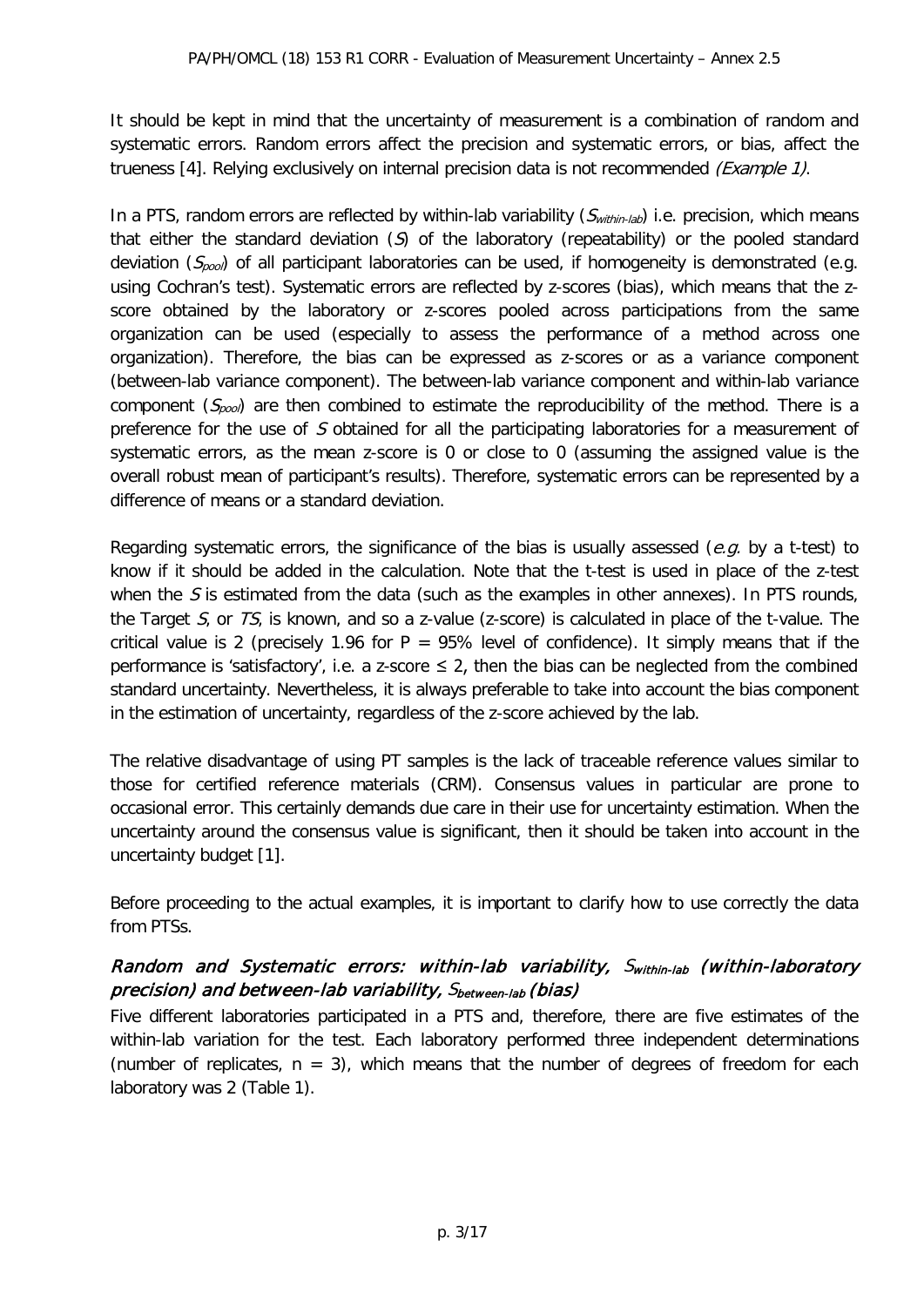| Lab ID | <b>Replicate 1</b><br>(mg) | <b>Replicate 2</b><br>(mg) | <b>Replicate 3</b><br>(mg) | $S$ within-lab<br>(mg) | Degrees of<br>freedom, DF |
|--------|----------------------------|----------------------------|----------------------------|------------------------|---------------------------|
|        | 986                        | 941                        | 975                        | 23.5                   |                           |
|        | 765                        | 791                        | 780                        | 13.1                   |                           |
| 3      | 958                        | 987                        | 970                        | 14.6                   |                           |
|        | 913                        | 917                        | 945                        | 17.4                   |                           |
| 5      | 883                        | 857                        | 894                        | 19.0                   |                           |

|  | Table 1. Data reported for a PTS with five participant laboratories |  |  |  |  |
|--|---------------------------------------------------------------------|--|--|--|--|
|--|---------------------------------------------------------------------|--|--|--|--|

Swithin-lab and Sbetween-lab can be calculated using simple statistical formulae if the degrees of freedom are the same for all laboratories. Otherwise, the use of a statistical software is recommended. Precision:  $S_{within\,lab}$  and  $S_{pool}$ 

If the results are homogeneous (e.g. using the Cochran test), they can be combined, obtaining  $S_{pool}$  which is always a weighted mean of the individual  $S_{within-lab}$ . The weights are the degrees of freedom (DF =  $n - 1$ ) used to calculate the various  $S<sub>within-lab</sub>$ .

When n is the same per lab, the weighted mean is equal to the simple mean (arithmetic mean). Regardless of n, it is considered to be a good practice to determine the weighed mean of the  $S<sub>i</sub>$ Spool:

$$
S_{pool} = \sqrt{\frac{\sum_{i=1}^{j} DF_i \times S^2_{within-lab(i)}}{\sum DF_i}}
$$

$$
S_{pool} = \sqrt{\frac{2 \times 23.5^2 + 2 \times 13.1^2 + 2 \times 14.6^2 + 2 \times 17.4^2 + 2 \times 19.0^2}{(2 + 2 + 2 + 2 + 2)}} = 17.88 \text{ mg}
$$

As a reminder, to combine variabilities you must always sum variances  $(S^2)$ , never standard deviations (S).

#### Bias:  $S_{bias}$  (S<sub>between-lab</sub>) and  $S_R$

In the case where the number of replicates is the same per each lab,  $S_{bias}$  ( $S_{between-lab}$ ) can be deduced from the variation between means of the participants using simple statistical formulae. Otherwise, the use of a statistical software is recommended.

First, the overall mean is calculated as a weighted mean of the various laboratory means, where the weights are the number of replicates (in the present example,  $n = 3$ ). When n is the same per lab, the weighted mean is equal to the simple mean (arithmetic mean).

*Overall Mean* = 
$$
\frac{\sum_{i=1}^{j} n_i \times Mean_i}{\sum n_i}
$$
  
*Overall Mean* = 
$$
\frac{3 \times 967 + 3 \times 779 + 3 \times 972 + 3 \times 925 + 3 \times 878}{3 + 3 + 3 + 3 + 3}
$$

In addition, the standard deviation between the means of the participants is an estimate of standard deviation of reproducibility  $(S_R)$  for the given number of replicates (n) (Table 2).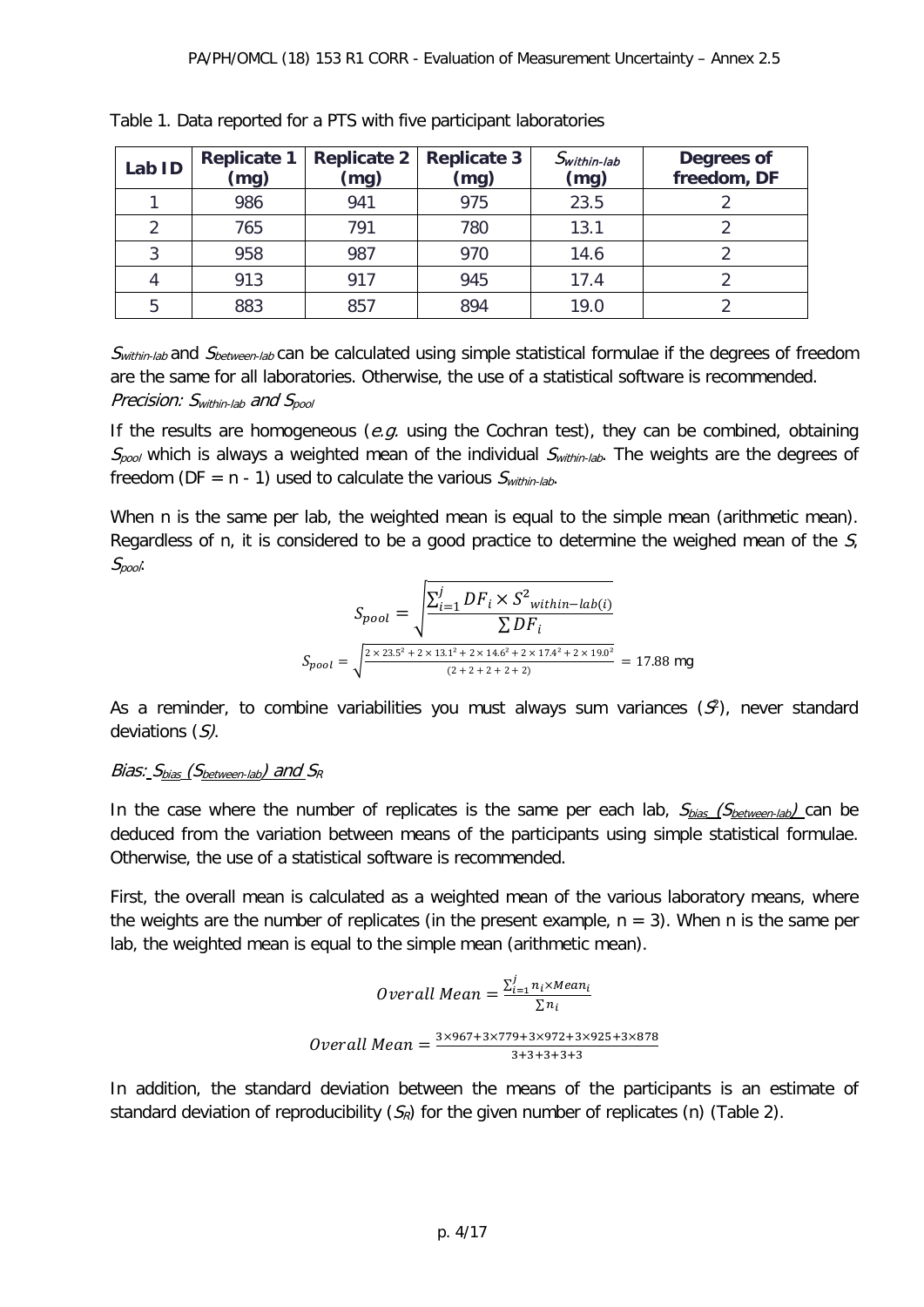| Lab ID |                     | Mean (mg) |
|--------|---------------------|-----------|
|        |                     | 967       |
|        |                     | 779       |
|        |                     | 972       |
|        |                     | 925       |
|        |                     | 878       |
|        | <b>Overall Mean</b> | 904       |
|        |                     | 79 71     |

Table 2. Data reported for a PTS with five participant laboratories

The standard deviation of reproducibility  $(S_R)$  is a combination of  $S_{within\text{-lab}}$  or  $S_{pool}$  (repeatability) and S<sub>between-lab</sub> (bias).

$$
S_R = \sqrt{S_{between-lab}^2 + \frac{S_{pool}^2}{n}}
$$

The between-lab variation is then obtained:

$$
S_{between-lab} = \sqrt{S_R^2 - \frac{S_{pool}^2}{n}}
$$

$$
S_{between-lab} = \sqrt{79.71^2 - \frac{17.88^2}{3}} = 79.04 \text{ mg}
$$

The  $S<sub>R</sub>$  combines both precision (random errors) and bias (systematic errors in terms of uncertainty of measurement, or aggregation of z-scores in PTS terms).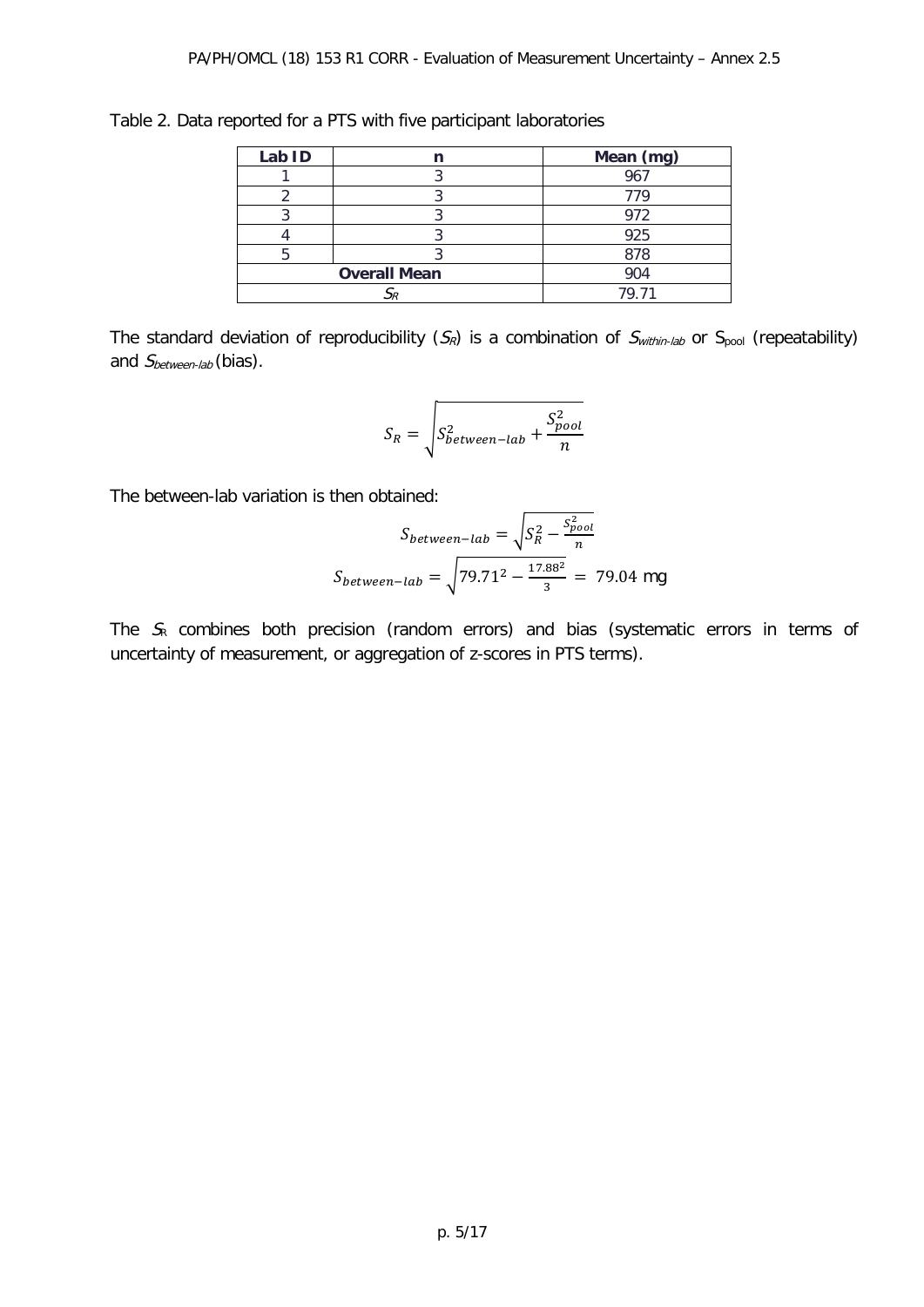## **Examples**

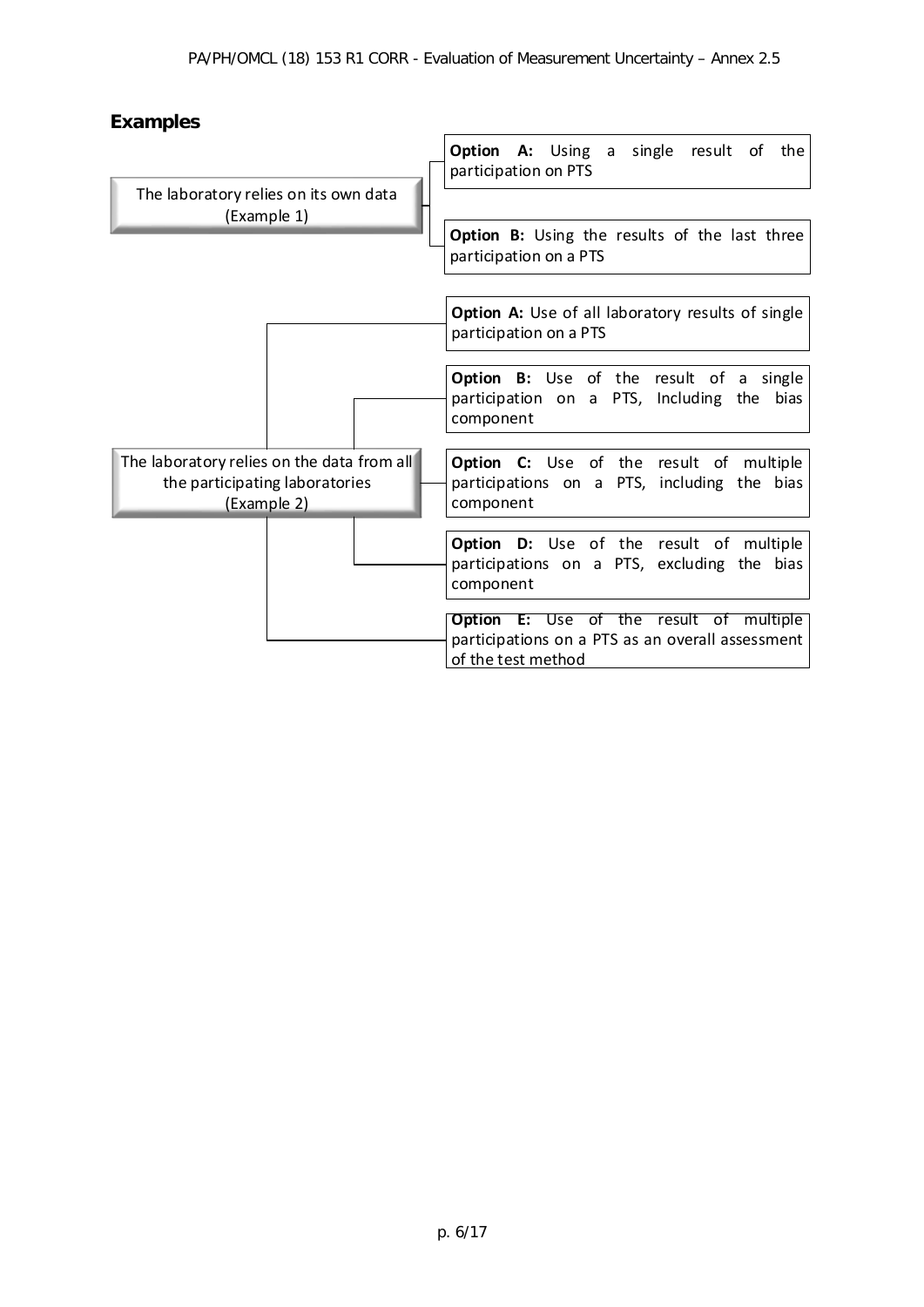## **Example 1: Use of data from PTS for the estimation of measurement uncertainty for quantitative determination of content of a test sample relying on its own data**

#### **1. Description of the analytical procedure**

The melting point is determined according to Ph. Eur. 2.2.14.

The laboratory participated in three round of PTS for melting point (°C), according to Ph. Eur. 2.2.14, and the observed data are provided in Table 3.

| <b>Round ID</b> | Lab.<br>Mean<br><b>Result</b> | $S$ within-lab | Assigned<br>Value<br>(°C) | <b>Uassigned</b><br>value<br>$(k = 2^*)$ | $S_{R}$ | <b>Number of</b><br>participant<br>labs | Z-score<br>(bias) |
|-----------------|-------------------------------|----------------|---------------------------|------------------------------------------|---------|-----------------------------------------|-------------------|
| $1 (n = 3)$     | 115.5                         | 0.26           | 115.1                     | 0.1                                      | 1.09    | 45                                      | 0.4               |
| 2 ( $n = 3$ )   | 160.0                         | 0.31           | 160.0                     | 0.2                                      | 1.34    | 51                                      | 0.0               |
| $3(n = 3)$      | 229.0                         | 0.15           | 228.8                     | 0.2                                      | 1.36    | 44                                      | 0.2               |

Table 3. Data obtained for several rounds of the same PTS on melting point.

 $n =$  number of replicates

\* for approximately 95% level of confidence

#### **2. Estimation of measurement uncertainty**

#### **2.1 Specification of a measurand**

The measurand is melting point expressed as  $°C$ . The target standard deviation (TS) is 1°C.

#### **2.2 Quantification of the uncertainty of measurement**

#### **Option A: Using a single result of the participation on PTS**

The laboratory chooses to rely on the result of its participation on Round 1, for which the z-score obtained was 0.4.

By definition, the uncertainty will be estimated combining precision and bias:

$$
U_c = \sqrt{u^2_{precision} + u^2_{bias}}
$$

However, due to the satisfactory result obtained in Round 1 (z-score  $\leq$  2), the bias is not significant and, therefore, could be disregarded (not recommended). The estimation of uncertainty will rely solely on the within-lab precision,  $S_{within-lab} = 0.26$  °C. In this case, the uncertainty around the bias has not been taken into consideration.

$$
u_c = \sqrt{s^2_{within-lab}} = s_{within-lab} = 0.26 \,^{\circ}\text{C}
$$

The expanded uncertainty U is:

Therefore:

 $U = k \times u_c$ 

For Round 1 (Table 1), and assuming  $k = 2$  and approximately 95% level of confidence:

$$
U = 2 \times 0.26 = 0.52
$$
 °C.

p. 7/17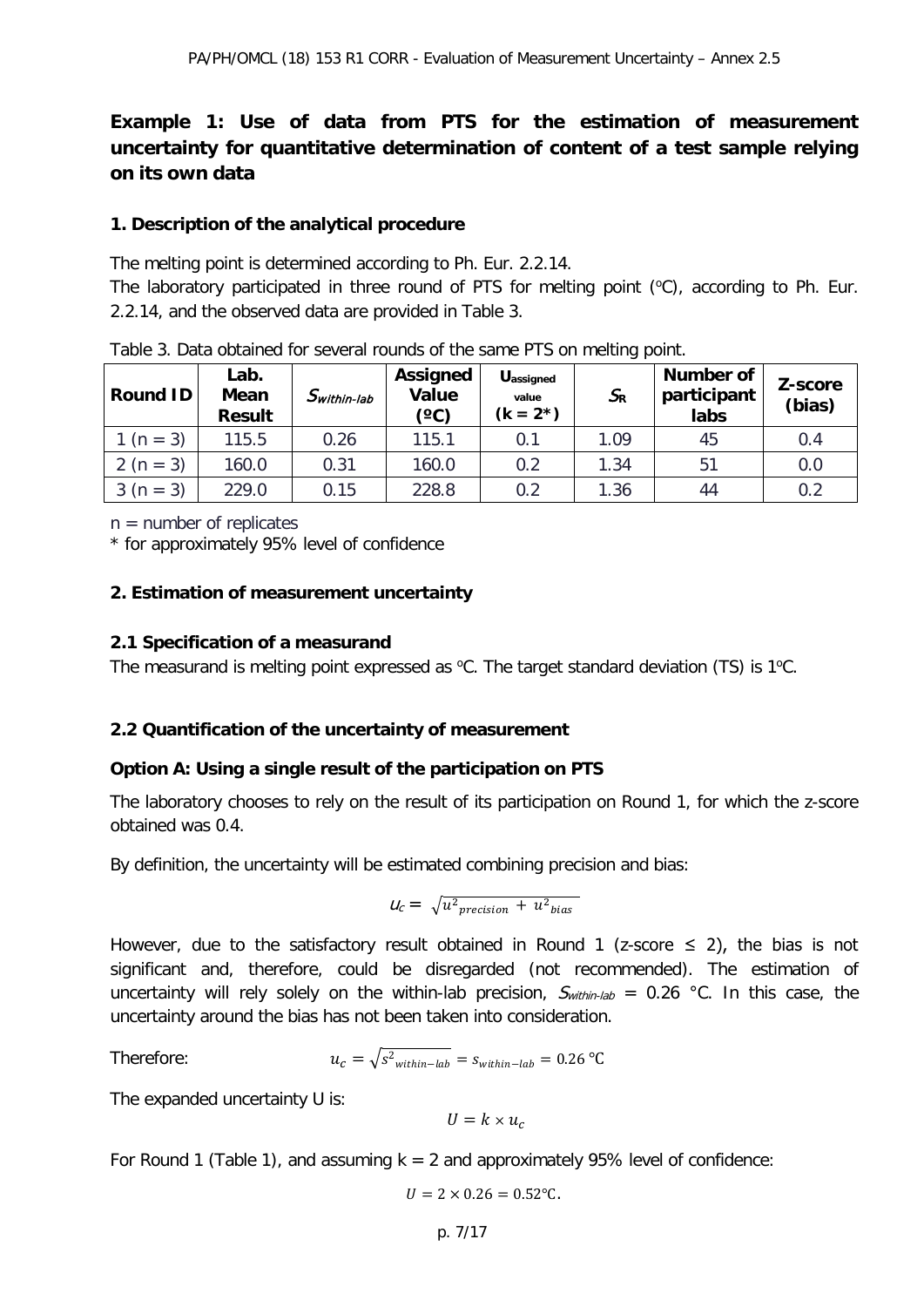or, expressed as a relative expanded uncertainty:

$$
U_{rel} = \left(100 \times \frac{0.26}{115.5}\right) = 0.46\%.
$$

Alternatively, the laboratory can use  $S_{pool}$  calculated from all the participants (see above Precision:  $S_{within\text{-}lab}$  and  $S_{pool}$ .

#### **Option B: Using the results of the last three participations on a PTS**

The laboratory chooses to rely on the results of the last three participations described in Table 3.

By definition, the uncertainty will be estimated combining precision and bias:

$$
u_c = \sqrt{u^2_{\text{precision}} + u^2_{\text{bias}}}
$$

However, due to the satisfactory results obtained for the three rounds (z-score  $\leq$  2), the bias is not significant and, therefore, could be disregarded (not recommended). The estimation of uncertainty will rely solely on the within-lab precision. If the within-lab precision is similar on the several rounds, the pooled S can be used (see above Precision:  $S_{within\text{-lab}}$  and  $S_{pool}$ ).

In the present case, the results were obtained using triplicates (Table 3).

|  |   |  | Table 4. Estimation of $S_{pool}$ from the data described on Table 3 |  |
|--|---|--|----------------------------------------------------------------------|--|
|  | . |  |                                                                      |  |

| ID | Round   Lab. Mean_<br>Result (°C) | $Jwithin-lab$ | n | DF | $\mathcal{L}_{\textit{D}\textit{O}\textit{O}}$                                          |
|----|-----------------------------------|---------------|---|----|-----------------------------------------------------------------------------------------|
|    | 115.5                             | 0.26          |   |    |                                                                                         |
|    | 160.0                             | 0.31          |   |    | $\sqrt{2 \times 0.26^2 + 2 \times 0.31^2 + 2 \times 0.15^2}$ = 0.25 °C<br>$(2 + 2 + 2)$ |
|    | 229.0                             | 0.15          |   |    |                                                                                         |

Therefore, for  $k = 2$  and approximately 95% level of confidence, using  $S_{\text{pool}}$ .

$$
u_c = S_{pool}
$$
  

$$
U = k \times u_c
$$

$$
U = 2 \times 0.25 = 0.50
$$
 °C.

#### **2.3 Reporting of results**

For a melting point of 115.1  $\mathrm{^{\circ}C}$ , the result should be reported as:

**Option A:** 115.1  $\pm$  0.5 °C, ( $k = 2$ , for approximately 95% level of confidence).

**Option B:** 115.1  $\pm$  0.5 °C, ( $k = 2$ , for approximately 95% level of confidence).

For convenience, the results were reported with one decimal place, and U with one significant figure.

Note: when treating data from different rounds of a PTS, for which the consensus value and TS are also different (TSs vary with different consensus values), it is advised, instead of using  $S_{pool}$  to use RSD<sub>pool</sub>. In this sense, the U must be converted from percentage to  $\mathrm{^{\circ}C}$ , which will vary with the target value. Using  $S_{pool}$  directly, the U (in °C) obtained applies to the entire working range tested.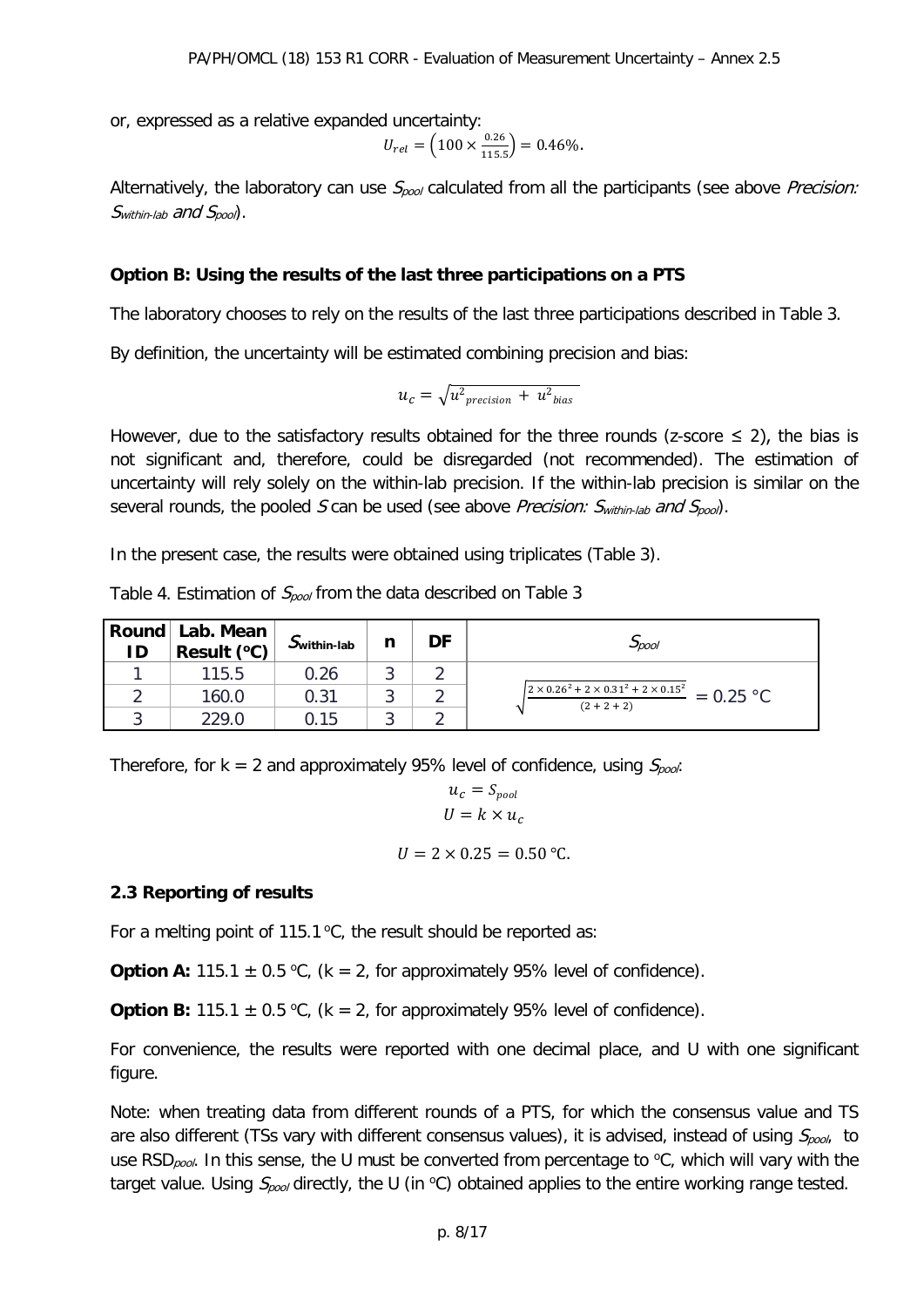## **Example 2. The laboratory relies on the data from all the participating laboratories**

In this group of examples, it is important to refer *Bias:*  $S_{bias}$  *(Sbetween-lab) and SR*: an estimate of reproducibility is obtained by  $S_R$ , which is a combination of the  $S_{within\,lab}$  (repeatability) and  $S_{between\,lab}$ (bias).

#### **1. Description of the analytical procedure**

The density of liquid sample is determined according to Ph. Eur. 2.2.25.

The laboratory participates in a PTS for density, expressed in g/cm<sup>3</sup>. For informative purposes, Table 5 reports on the results obtained in 10 runs of the PTS for density. The condition to use the last result (round n. 10) is to have a history of minimum of 6 participations. The values reported for  $S_R$  include  $S<sub>within-lab</sub>$  and  $S<sub>between-lab</sub>$ . According to the Eurachem Citac Guide CG4 and Eurolab Technical Report 1/2007, it is possible for the participant laboratory to consider that the uncertainty of measurement is obtained directly from the within-laboratory data [2,3].

| <b>Round ID</b> | Lab.<br>Mean<br><b>Result</b><br>(q/cm $^3$ ) | Swithin-lab | <b>Assigned</b><br>Value<br>(g/cm <sup>3</sup> ) | <b>Uassigned</b><br>value<br>$(k =$<br>$2^{*}$ | $S_{R}$ | Number of<br>participant<br>labs | z-score<br>(bias) |
|-----------------|-----------------------------------------------|-------------|--------------------------------------------------|------------------------------------------------|---------|----------------------------------|-------------------|
| 1 $(n=3)$       | 1.119                                         | 0.0015      | 1.119                                            | 0.003                                          | 0.0024  | 61                               | 0.0               |
| 2 $(n=3)$       | 0.845                                         | 0.0021      | 0.846                                            | 0.003                                          | 0.0019  | 57                               | $-0.5$            |
| $3(n=3)$        | 0.862                                         | 0.0019      | 0.865                                            | 0.003                                          | 0.0022  | 47                               | $-1.5$            |
| 4 ( $n=3$ )     | 1.261                                         | 0.0028      | 1.261                                            | 0.003                                          | 0.0031  | 44                               | 0.0               |
| 5 $(n=3)$       | 0.958                                         | 0.0022      | 0.96                                             | 0.004                                          | 0.0020  | 42                               | $-1.0$            |
| 6 $(n=3)$       | 0.911                                         | 0.0016      | 0.912                                            | 0.004                                          | 0.0027  | 57                               | $-0.5$            |
| $7 (n=3)$       | 0.842                                         | 0.0018      | 0.845                                            | 0.004                                          | 0.0021  | 44                               | $-1.5$            |
| $8(n=3)$        | 0.914                                         | 0.0025      | 0.918                                            | 0.004                                          | 0.0031  | 50                               | $-1.8$            |
| 9 ( $n=3$ )     | 0.911                                         | 0.0015      | 0.911                                            | 0.004                                          | 0.0018  | 43                               | 0.0               |
| $10(n=3)$       | 0.863                                         | 0.0020      | 0.864                                            | 0.003                                          | 0.0023  | 57                               | $-0.5$            |

| Table 5. Results obtained for the participation in 10 rounds of a PTS on density |  |  |  |  |  |  |  |  |
|----------------------------------------------------------------------------------|--|--|--|--|--|--|--|--|
|----------------------------------------------------------------------------------|--|--|--|--|--|--|--|--|

 $n =$  number of replicates

\* for approximately 95% level of confidence

#### **2. Estimation of measurement uncertainty**

#### **2.1 Specification of a measurand**

The measurand is density of a liquid expressed as  $g/cm<sup>3</sup>$ . The target standard deviation (TS) is 0.002  $q/cm^3$ .

According to Ph. Eur 2.2.25, Density,  $\rho_{20}$ , is defined as the mass of a unit volume of the substance at 20 °C, expressed in kilograms per cubic metre or grams per cubic centimetre  $(1 kg)$  $m^3$  = 10<sup>-3</sup>  $g/cm^3$ ):

 $\rho_{20} = \frac{mass_{\text{substance}}}{unit \text{ volume}_{\text{subs}}}$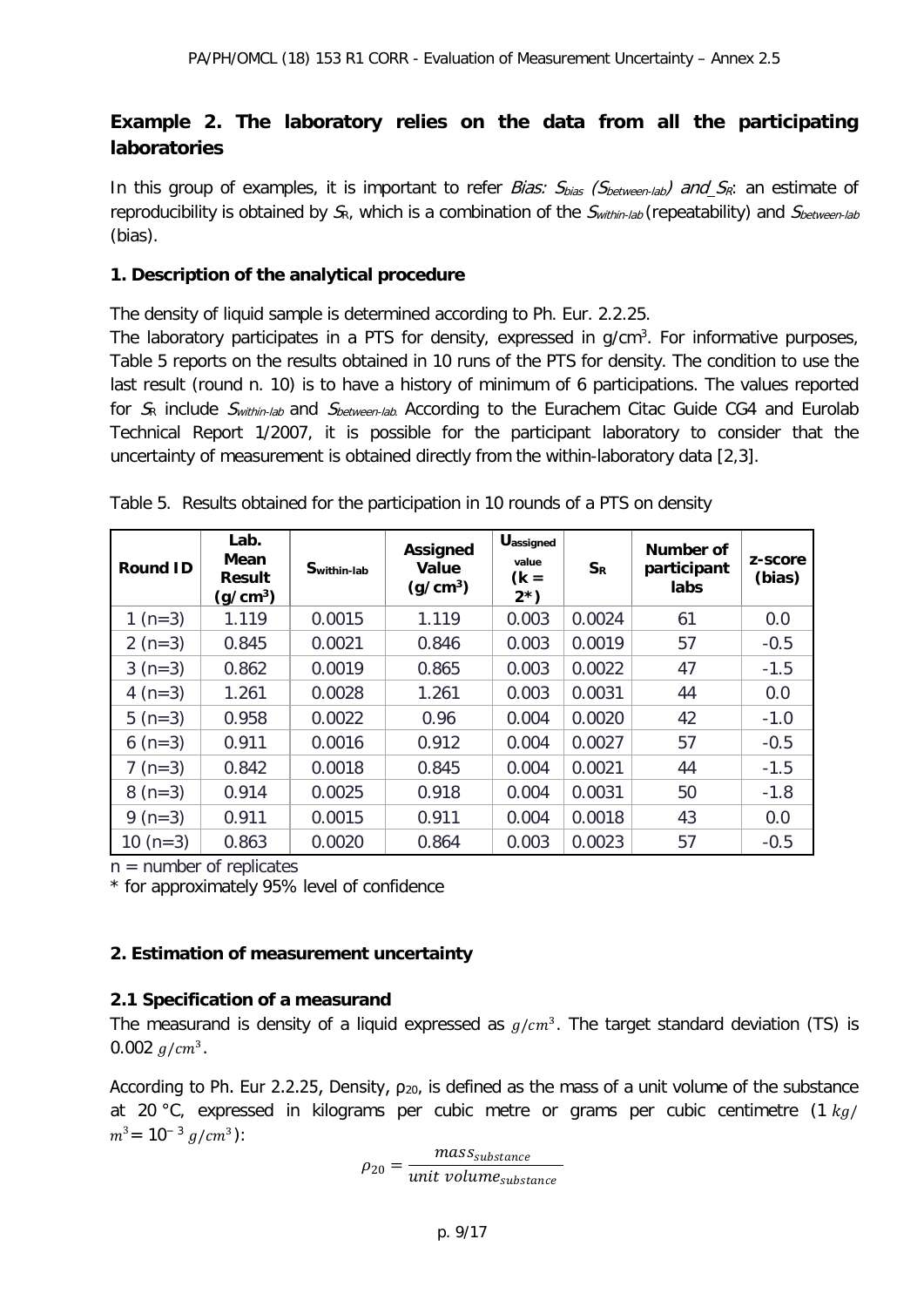#### **2.2 Quantification of the uncertainty of measurement**

#### **Option A: Use of all laboratory results of single participation on a PTS**

The reproducibility standard deviation,  $S_{R_i}$  can be a suitable estimate for the measurement uncertainty, as it already includes the contribution from repeatability and from bias. Since this already comprises systematic effects due to different ways of operation in the laboratories involved in the PTS, an additional uncertainty contribution accounting for systematic effects is normally not necessary [6].

Therefore, the combined standard uncertainty  $u(y)$ , is given by the between-laboratory reproducibility standard deviation,  $S_{R}$ , where questionable and unsatisfactory results are excluded  $(i.e. |z \text{ scores}| > 2)$ .

$$
u_c = s_R
$$

$$
U = k \times u_c
$$

From Table 5, the participation of the laboratory on the more recent round (Round 10) of a PTS for density (one round), with  $n = 57$  participants, all with satisfactory results.

This is applicable when the number of replicates is 3. In case of different number of replicates  $(n)$ , the following formula has to be applied:

$$
S_R = \sqrt{S_{between-lab}^2 + \frac{S_{pool}^2}{n}}
$$

This means that, for a higher number of replicates, such as n = 3, the influence of  $S_{pool}^2$  is smaller, so  $S_R$  obtained will be smaller, hence U will also be lower than the one obtained for n = 1. Therefore, if the laboratory is using in routine testing one replicate ( $n = 1$ ), and the participation in the PTS was performed with three replicates ( $n = 3$ ), U obtained from the PTS data is underestimated for the foreseen routine use.

Calculated results for uncertainty of measurement based on inter-laboratory precision (reproducibility) are given in Table 6 (for  $n = 3$ ).

| Table 6. Calculated uncertainty of measurement based on reproducibility |  |
|-------------------------------------------------------------------------|--|
|-------------------------------------------------------------------------|--|

| <b>Assigned Value</b>               | 0.864 $g/cm3$                                                                                  |
|-------------------------------------|------------------------------------------------------------------------------------------------|
| <b>Result of the</b>                |                                                                                                |
| participating                       | 0.863 $g/cm3$                                                                                  |
| laboratory                          |                                                                                                |
| <b>Number of replicates</b>         | 3                                                                                              |
| for the PTS                         |                                                                                                |
| <b>Within-laboratory</b>            |                                                                                                |
| precision -                         | 0.0020 g/cm <sup>3</sup>                                                                       |
| repeatability,                      |                                                                                                |
| $S_{\text{within-laboratory}}(S_r)$ |                                                                                                |
| <b>Reproducibility (all</b>         | 0.0023 $g/cm3$                                                                                 |
| participants), $S_R$                |                                                                                                |
| Between-laboratory                  |                                                                                                |
| precision                           |                                                                                                |
| $S_{between-laboratory}(S_g)$       | $S_{between-laboratory}(S_g) = \sqrt{S_R^2 - \frac{S_{within-laboratory}^2}{n_{ronlicator}}}=$ |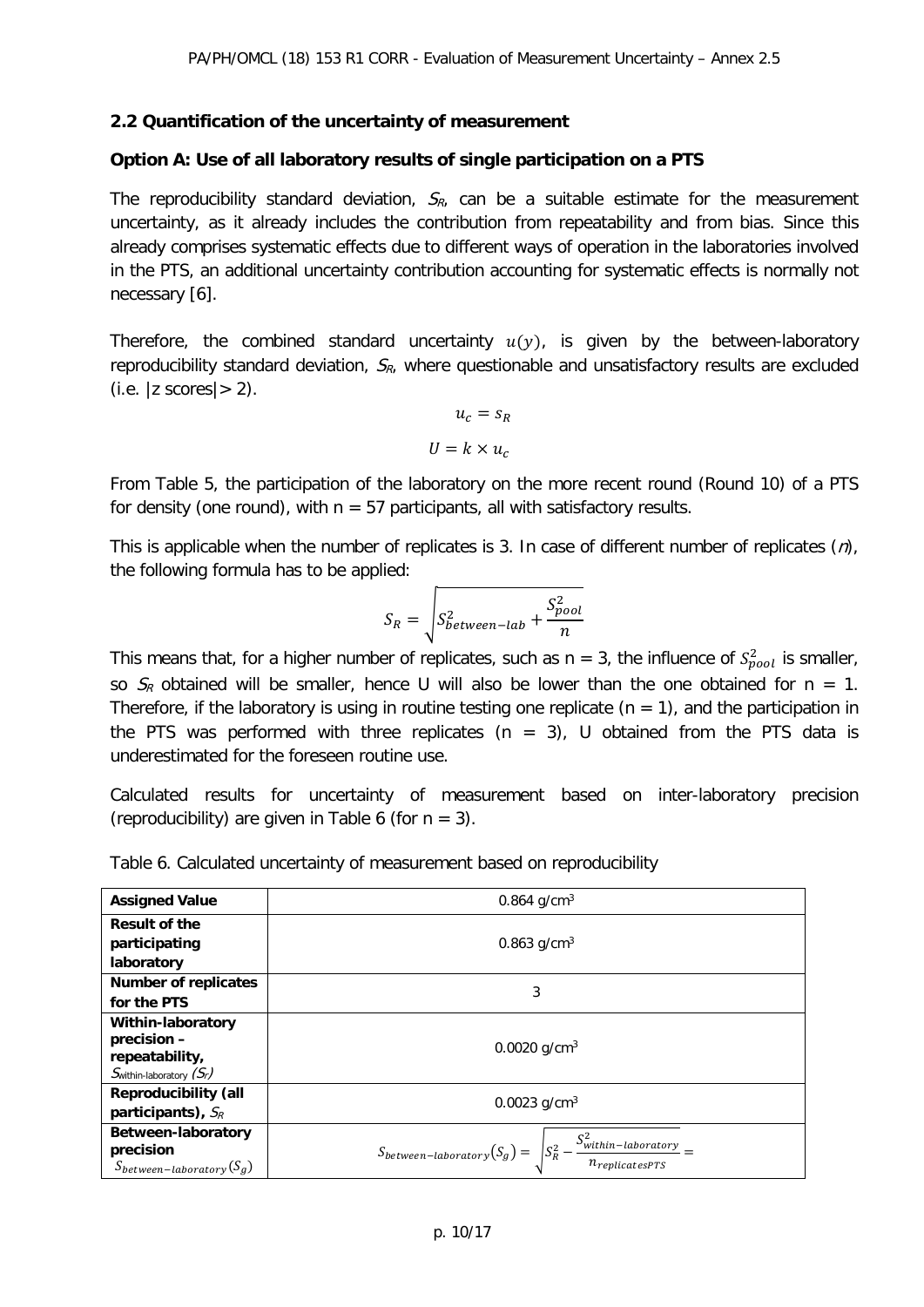|                                                                           | $\left  0.0023^2 - \frac{0.0020^2}{3} \right  = 0.0020 g/cm^3$                                                                                                                                   |                                                                                                                                                           |  |  |  |  |
|---------------------------------------------------------------------------|--------------------------------------------------------------------------------------------------------------------------------------------------------------------------------------------------|-----------------------------------------------------------------------------------------------------------------------------------------------------------|--|--|--|--|
| Number of<br>independent sample<br>preparations (n) in<br>routine testing | 3                                                                                                                                                                                                |                                                                                                                                                           |  |  |  |  |
| Combined<br>standard<br>uncertainty, $u_c$                                | $u_c = S_{R_i}$<br>which explained by<br>$u_c = \int S_{between-laboratory}^2 + \frac{S_{within-laboratory}^2}{n_{routine \ replicates}}$<br>$=\sqrt{0.0020^2+\frac{0.0020^2}{3}}$<br>$= 0.0023$ | $u_c = \sqrt{S_{between-laboratory}^2 + \frac{S_{within-laboratory}^2}{n_{routine \ replicates}}}$<br>$=\sqrt{0.0020^2+\frac{0.0020^2}{1}}$<br>$= 0.0028$ |  |  |  |  |
| <b>Expanded</b><br>uncertainty (U), $U =$<br>$2 x u_c$                    | $0.0046 \approx 0.005$ g/cm <sup>3</sup>                                                                                                                                                         | $0.0056 \approx 0.006$ g/cm <sup>3</sup>                                                                                                                  |  |  |  |  |

Coverage factor,  $k = 2$ , level of confidence: approximately 95%, U reported with one significant figure.

## **Option B: Use of the result of single participation on a PTS, including the bias component**

From Table 5, it is selected the participation of the laboratory on Round 10 of a PTS for density (one round), with  $n = 57$  participants, all with satisfactory results.

If the PTS report does not state the uncertainty of the assigned value,  $u_{c_{ref}}$ , it can be determined by:

$$
u_{c_{ref}} = \frac{S_R}{\sqrt{n_{total}}}
$$

where  $n_{total}$  is the number of participating laboratories [7]. However, this equation may require additional factors accounted for if the assigned value is determined by median, which must be checked in advance [3].

It is important to mention that  $u_{c_{ref}}$  is deemed negligible if it is lower than 0.3 times the target standard deviation of the PTS round.

Therefore, the standard uncertainty is the combination of precision,  $U_{precision}$  and bias,  $U_{bias}$ , data:

$$
u_c = \sqrt{u_{\text{precision}}^2 + u_{\text{bias}}^2}
$$

with  $S_R$  being used as  $u_{precision}$ , and  $u_{bias} = \sqrt{bias^2 + (\frac{s_{bias}}{\sqrt{n}})^2 + u_{cref}^2}$ , taking into account that the laboratory decided to use the results from the last PTS participation and bias has to be included. These assumptions are applicable to the specific case where  $n = 3$  replicates are used for the PTS, as well as in routine testing. As in Option A (table 6), if the laboratory performs one replicate  $(n = 1)$  in routine testing, it should be taken into account that: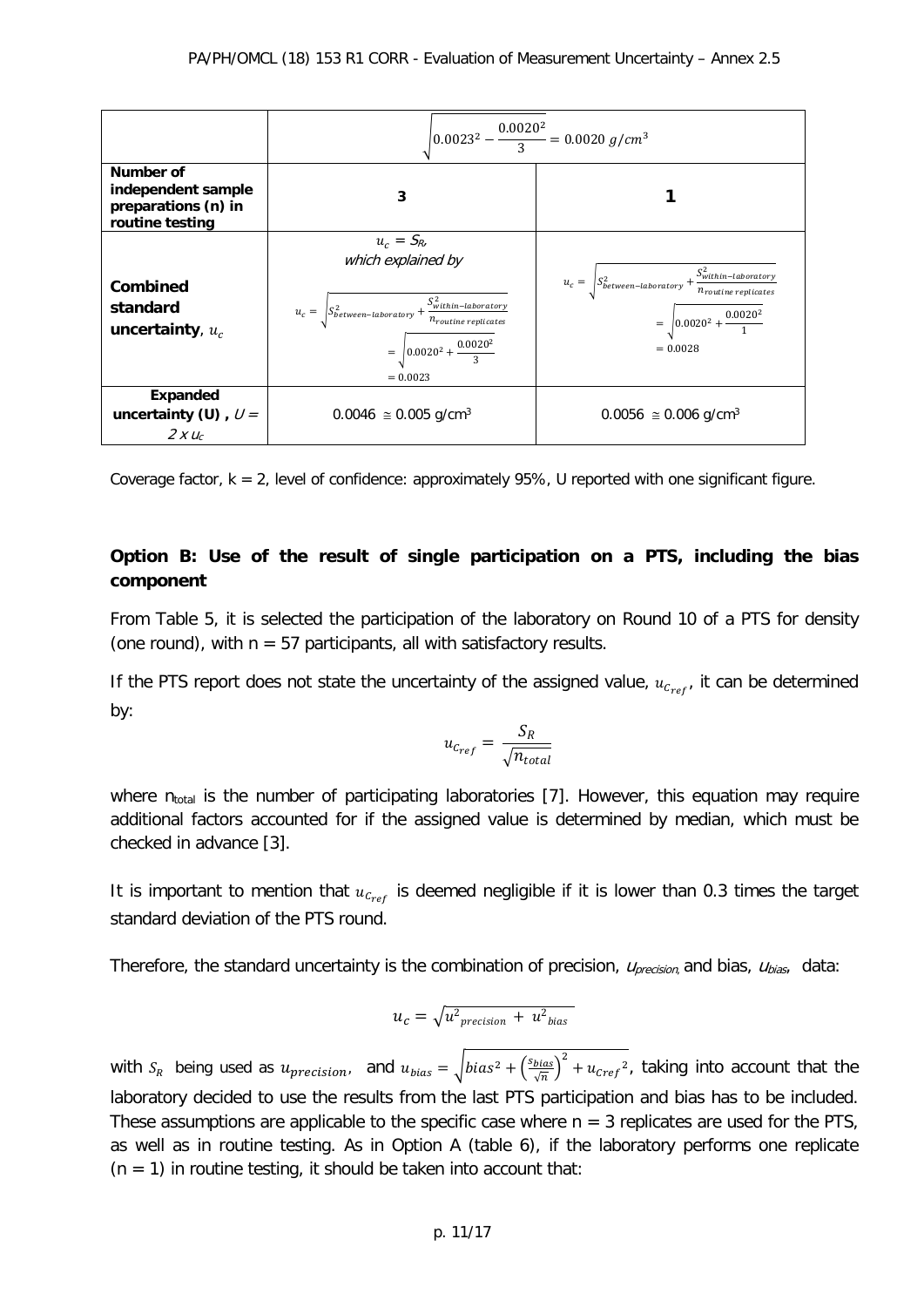$$
S_R = \sqrt{S_{between-laboratory}^2 + \frac{S_{within-laboratory}^2}{n_{routine\ replicates}}}
$$

Assuming that  $n = 3$  (for the PTS replicates and for the routine replicates), the bias is calculated as:

 $\Delta$  = |Value obtained – True value|.

 $S<sub>bias</sub>$  is determined from independent replicates if only one PTS is used; in this case, three independent sample preparations were used and the bias can be determined using the mean value of these preparations (Table 7):

Bias: 
$$
\Delta = |0.863-0.864| = 0.001
$$

Note: as the bias will be used as squared value (Bias<sup>2</sup>), it is not critical to force the determination of the bias as an absolute value.

As alternative to the use of the mean value of the replicates, the results obtained for the calculation of bias are provided in Table 7.

Table 7. Calculation of the bias for Round 10

|         | Independent sample preparations | <b>Bias</b><br>$\Delta$ = Value obtained – True value |  |  |
|---------|---------------------------------|-------------------------------------------------------|--|--|
|         | $(N=3)$ $(q/cm^3)$              |                                                       |  |  |
|         | 0.863                           | $-0.001$                                              |  |  |
|         | 0.861                           | $-0.003$                                              |  |  |
|         | 0.865                           | 0.001                                                 |  |  |
| Average | 0.8633 (reported value: 0.863)  | $-0.001$                                              |  |  |
|         | 0.002                           | ን.002                                                 |  |  |

For the determination of the bias, a constant value (true value) is subtracted to each replicate, which means that  $S_{bias}$  is equal to  $S_{repeatability}$ . This is supported by the fact that when variances are applied to the equation of the bias, the true value has a variance of zero because a constant has no variation.

Therefore, in this case, and using standard deviations:

$$
u_{bias} = \sqrt{0.001^2 + \left(\frac{0.002}{\sqrt{3}}\right)^2 + \left(\frac{0.003}{2}\right)^2} = 0.00214 \text{ g/cm}^3
$$

which is converted into 0.248% when compared with the reported value, 0.863 g/cm<sup>3</sup>.

Combined standard uncertainty  $u_c$ , is determined using  $S$  as:

$$
u_c = \sqrt{0.002^2 + 0.00214^2} = 0.00293 \, g/cm^3
$$

The expanded uncertainty (U), is:

$$
U = k \times u(y)
$$

for  $k = 2$ , for approximately 95% level of confidence, and one significant figure:

 $U = 2 \times 0.00293 g/cm^3 = 0.006 g/cm^3$ , or  $U_{rel} = 0.7\%$  (when comparing with the reported

value, 0.863 g/cm<sup>3</sup>).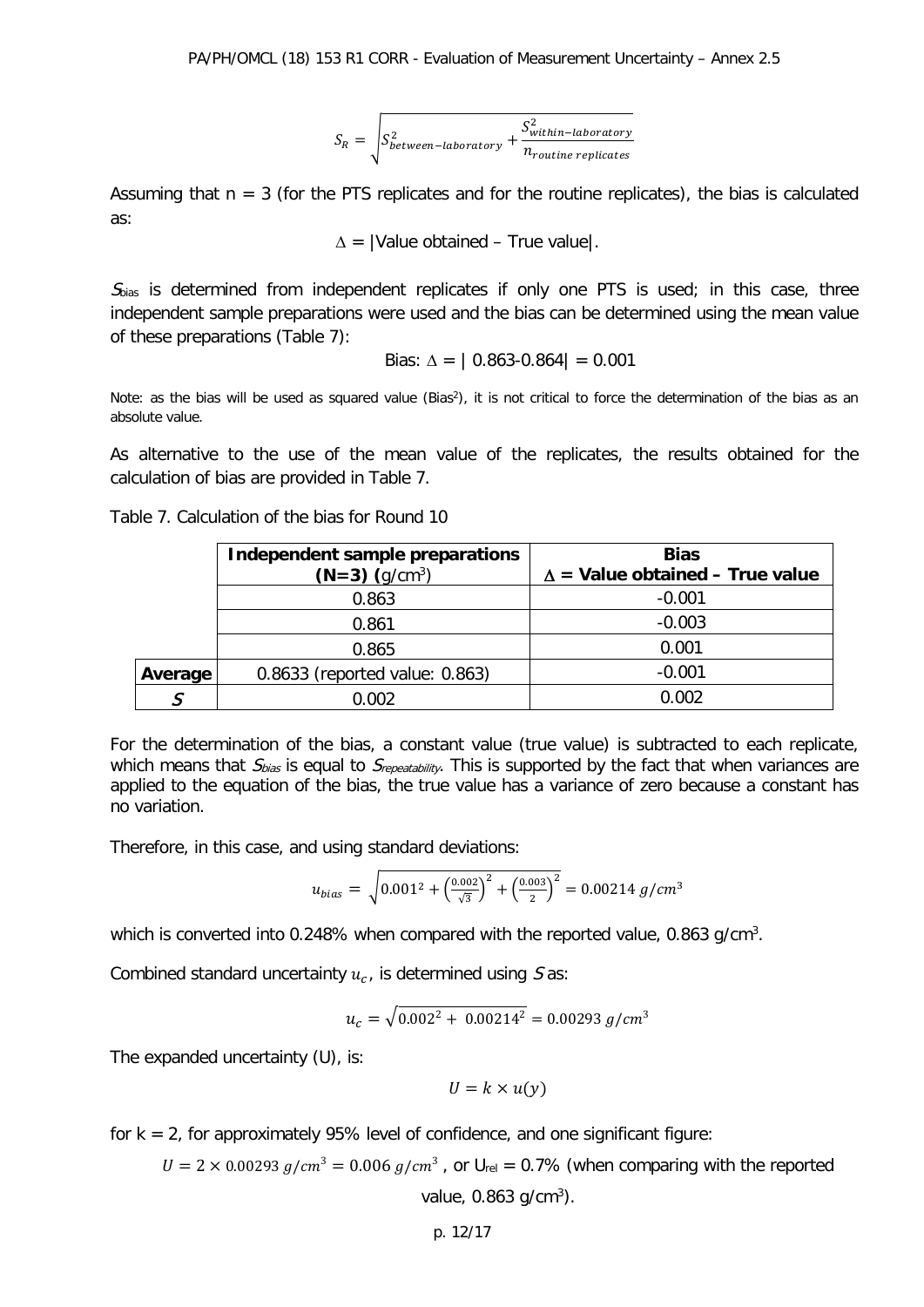## **Option C: Use of the result of multiple participations on a PTS, including the bias component**

All the results from the participation of the laboratory on 10 rounds of a PTS for density are selected, all with satisfactory results (Table 5).

Therefore, the standard uncertainty is the combination of precision,  $U_{\text{precision}}$  and bias,  $U_{\text{bias}}$ , data:

$$
u_c = \sqrt{u_{\text{precision}}^2 + u_{\text{bias}}^2}
$$

with  $S_R^{\phantom i}$  being used as  $u_{precision}$ , and  $u_{bias} = \sqrt{RMS_{bias}^2 + u_{Cref}^2}$  ,

where:

- $S_R$  is the pooled standard deviation of all the individual  $S_R$  for 10 rounds described in Table 5,
- RMS is the root mean square of all the bias values from 10 rounds,  $RMS_{bias} = \sqrt{\frac{\Sigma (bias_i)^2}{n_{PTS}}}$
- $\frac{u_{\text{cref}}}{u_{\text{cref}}}$  is the highest value obtained for the reported uncertainty of the assigned value for all the 10 rounds (Table 5)

Note: these assumptions are applicable to the specific case where  $n = 3$  replicates are used for the PTS, as well as in routine testing. As in Option A (Table 6), if the laboratory performs one replicate ( $n = 1$ ) in routine testing, it should be taken into account that:

$$
S_R = \sqrt{S_{between-laboratory}^2 + \frac{S_{within-laboratory}^2}{n_{routine\ replicates}}}
$$

Although all the z-scores were satisfactory, the laboratory chooses to include the bias in the estimation of the combined uncertainty.

The pooled  $S_R$  is calculated as follows:

$$
S_{pool} = \sqrt{\frac{\sum_{i=1}^{j} DF_i \times S^2_{R(i)}}{\sum DF_i}}
$$

$$
S_{pool}
$$
\n
$$
\Leftrightarrow
$$
\n
$$
S_{pool}
$$
\n
$$
= \sqrt{\frac{41 \times 0.0020^2 + 56 \times 0.0024^2 + 56 \times 0.0019^2 + 46 \times 0.0022^2 + 43 \times 0.0031^2 + 49 \times 0.0031^2 + 56 \times 0.0023^2 + 56 \times 0.0027^2 + 43 \times 0.0021^2 + 49 \times 0.0031^2 + 42 \times 0.0018^2 + 56 \times 0.0023^2}{(60 + 56 + 46 + 43 + 41 + 56 + 43 + 49 + 42 + 56)}
$$

or

<sup>10</sup>−4� <sup>60</sup> <sup>×</sup> <sup>24</sup><sup>2</sup> <sup>+</sup> <sup>56</sup> <sup>×</sup> <sup>19</sup><sup>2</sup> <sup>+</sup> <sup>46</sup> <sup>×</sup> <sup>22</sup><sup>2</sup> <sup>+</sup> <sup>43</sup> <sup>×</sup> <sup>31</sup><sup>2</sup> <sup>+</sup> <sup>41</sup> <sup>×</sup> <sup>20</sup><sup>2</sup> <sup>+</sup> <sup>56</sup> <sup>×</sup> <sup>27</sup><sup>2</sup> <sup>+</sup> <sup>43</sup> <sup>×</sup> <sup>21</sup>² <sup>+</sup> <sup>49</sup> <sup>×</sup> <sup>31</sup>² <sup>+</sup> <sup>42</sup> <sup>×</sup> <sup>18</sup>² <sup>+</sup> <sup>56</sup> <sup>×</sup> <sup>23</sup>² (60 + 56 + 46 + 43 + 41 + 56 + 43 + 49 + 42 + 56)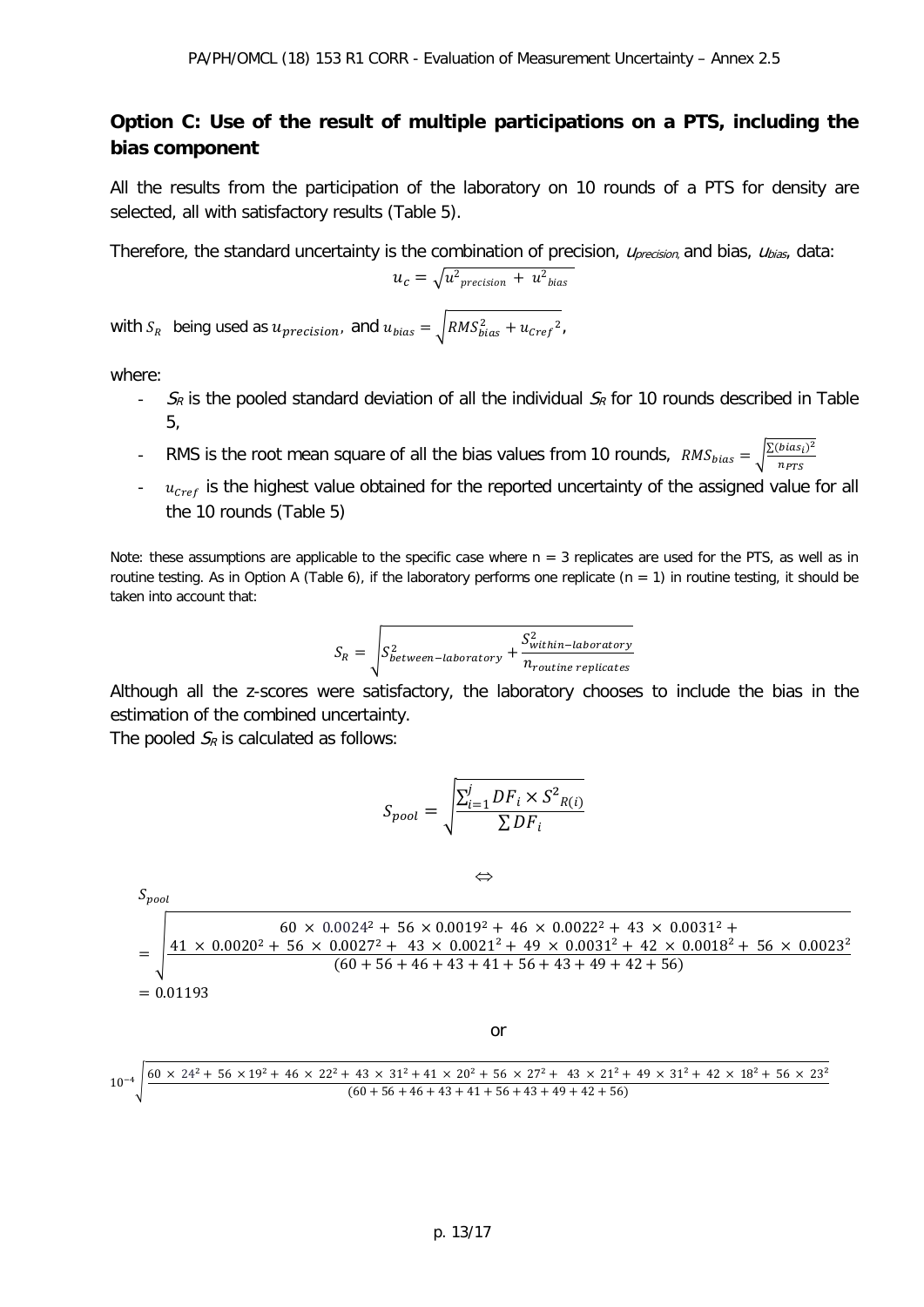The bias is calculated as:  $\Delta$  = Value obtained – True value or  $\Delta$  = |Value obtained – True value|, and  $S<sub>bias</sub>$  is determined from the individual participations in each round of the PTS. However, as the bias can be calculated without obtaining the absolute values, enabling to check tendencies (positive or negative), this is how it was calculated in Table 8.

The obtained results from calculation of bias are provided in Table 8.

| <b>Round ID</b> | Lab. Mean Result<br><b>Assigned Value</b><br>(g/cm <sup>3</sup> )<br>(g/cm <sup>3</sup> ) |          | <b>Bias</b><br>$\Delta$ =Value obtained – True<br>value |  |  |
|-----------------|-------------------------------------------------------------------------------------------|----------|---------------------------------------------------------|--|--|
| 1 ( $n=3$ )     | 1.119                                                                                     | 1.119    | 0.000                                                   |  |  |
| 2 $(n=3)$       | 0.845                                                                                     | 0.846    | $-0.001$                                                |  |  |
| $3(n=3)$        | 0.862                                                                                     | 0.865    | $-0.003$                                                |  |  |
| 4 $(n=3)$       | 1.261                                                                                     | 1.261    | 0.000                                                   |  |  |
| 5 $(n=3)$       | 0.958                                                                                     | 0.96     | $-0.002$                                                |  |  |
| 6 $(n=3)$       | 0.911                                                                                     | 0.912    | $-0.001$                                                |  |  |
| $7 (n=3)$       | 0.842                                                                                     | 0.845    | $-0.003$                                                |  |  |
| $8(n=3)$        | 0.914                                                                                     | 0.918    | $-0.004$                                                |  |  |
| 9 $(n=3)$       | 0.911                                                                                     | 0.911    | 0.000                                                   |  |  |
| $10(n=3)$       | 0.863                                                                                     | 0.864    | $-0.001$                                                |  |  |
|                 |                                                                                           | $-0.002$ |                                                         |  |  |

Table 8. Calculation of the bias for all rounds

Therefore,

$$
RMS_{bias} = \sqrt{\frac{\sum (bias_i)^2}{n_{PTS}}} =
$$
  

$$
\sqrt{\frac{0.000^2 + 0.001^2 + 0.003^2 + 0.000^2 + 0.002^2 + 0.001^2 + 0.003^2 + 0.004^2 + 0.000^2 + 0.001^2}{10}}
$$
  
= 0.00000410 *g*/*cm*<sup>3</sup>

and 
$$
u_{bias} = \sqrt{RMS_{bias}^2 + u_{Cref}^2} = \sqrt{0.00000410^2 + 0.004^2} = 0.004 \, g/cm^3
$$

Combined standard uncertainty  $u_c$ , is determined using S as:

$$
u_c = \sqrt{0.01193^2 + \left(\frac{0.004}{2}\right)^2} = 0.012096 \, g/cm^3
$$

The expanded uncertainty (U), is:

$$
U=k\times u_c
$$

for  $k = 2$ , for approximately 95% level of confidence and two significant figures:

$$
U = 2 \times 0.012096 \, g/cm^3 = 0.024 \, g/cm^3 \, .
$$

#### p. 14/17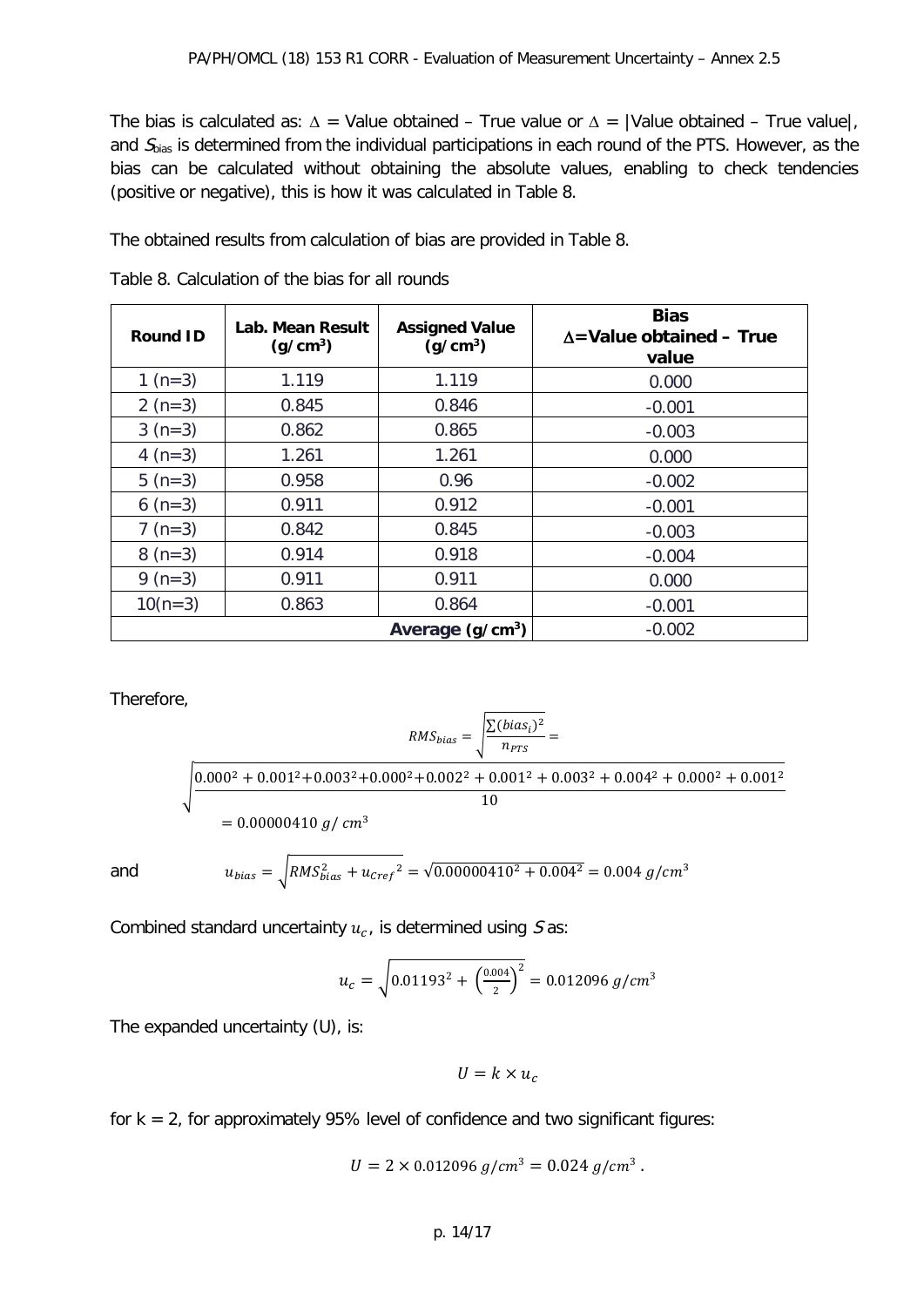## **Option D: Use of the result of multiple participations on a PTS, excluding the bias component**

All the results from the participation of the laboratory on 10 rounds of a PTS for density are selected, all with satisfactory results (table 5).

Therefore, the standard uncertainty is the combination of precision,  $U_{\text{precision}}$  and bias,  $U_{\text{bias}}$ , data but taking into account that all the z-scores were satisfactory, and using the same assumptions as Option A (Table 5),

 $u_c = S_R$ 

where  $S_R$  is the pooled standard deviation of all the individual  $S_R$  for 10 rounds described on Table 5.

The pooled  $S_R$  is calculated as follows:

$$
S_{pool} = \sqrt{\frac{\sum_{i=1}^{j} DF_i \times S^2_{R(i)}}{\sum DF_i}}
$$
  
\n
$$
S_{pool} = \sqrt{\frac{60 \times 0.0024^2 + 56 \times 0.0019^2 + 46 \times 0.0022^2 + 43 \times 0.0031^2 + 49 \times 0.0031^2 + 49 \times 0.0031^2 + 42 \times 0.00031^2 + 42 \times 0.00031^2}{(60 + 56 + 46 + 43 + 41 + 56 + 43 + 49 + 42 + 56)}} = 0.01193
$$

Hence,

$$
u_c = S_R = 0.01193 \, g/cm^3
$$

The expanded uncertainty (U), is:  $U = k \times u_c$ 

For  $k = 2$ , for approximately 95% level of confidence and two significant figures:

$$
U = 2 \times 0.01193 \, g/cm^3 = 0.024 \, g/cm^3.
$$

#### **2.3 Reporting of results**

For a density of 0.863 g/cm $3$ , the result should be reported as:

**Option A:**  $0.863 \pm 0.008$  g/cm<sup>3</sup>, (k = 2, for approximately 95% level of confidence).

**Option B:**  $0.863 \pm 0.006$  g/cm<sup>3</sup>, (k = 2, for approximately 95% level of confidence).

**Option C:**  $0.863 \pm 0.024$  g/cm<sup>3</sup>, (k = 2, for approximately 95% level of confidence).

**Option D:**  $0.863 \pm 0.024$  g/cm<sup>3</sup>, (k = 2, for approximately 95% level of confidence).

For convenience, the results were reported with three decimal places.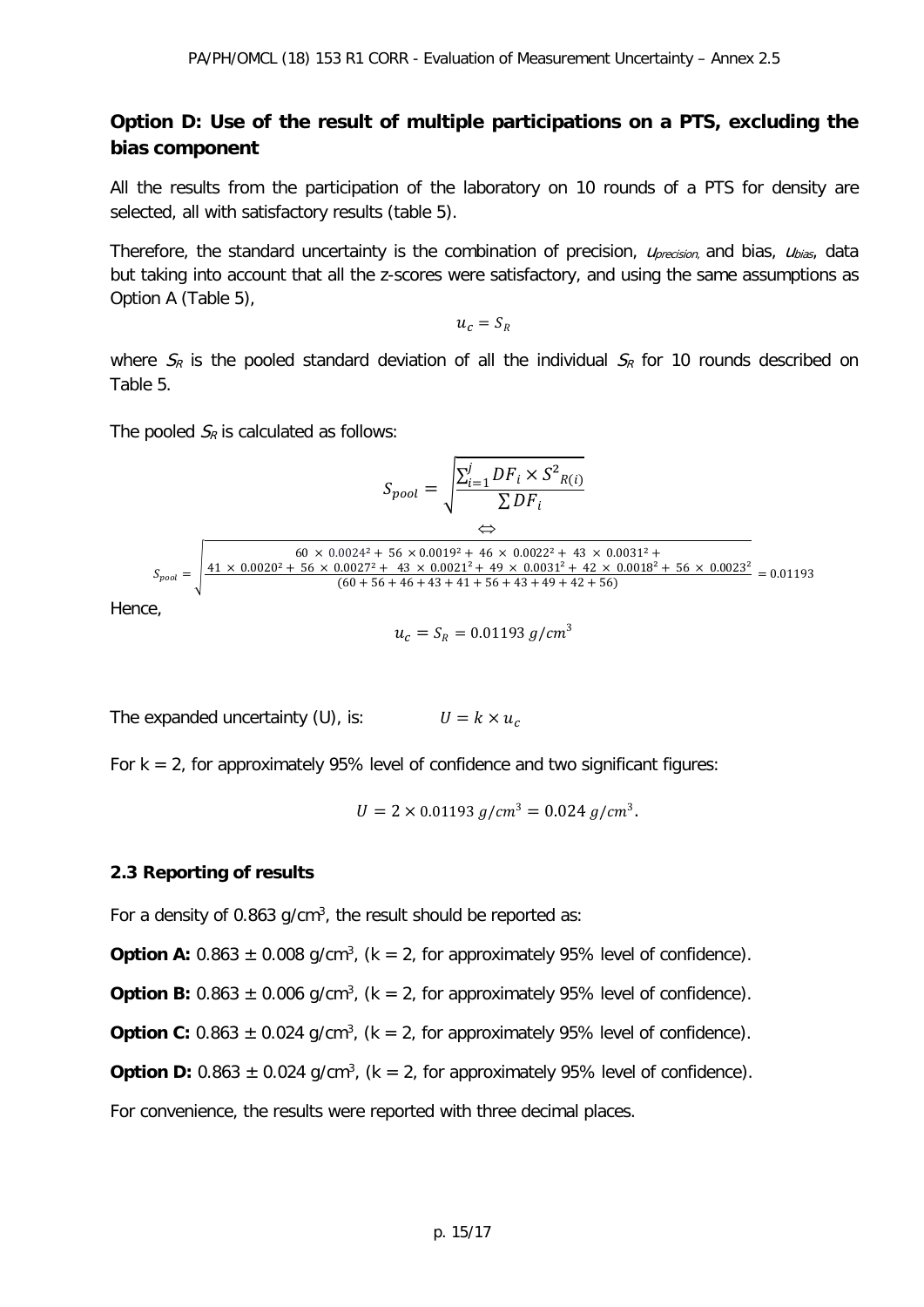## **Option E: Use of the result of multiple participations on a PTS as an overall assessment of the test method**

In this case, U for each round should be determined individually, according to Option A, and a plot of U vs Round ID should be performed, so that the laboratory is able to monitor its performance within a specific time-frame. If the data from Table 5 is used, the raw data for the plot obtained are provided in Table 9. The values reported for  $S_R$  include  $S<sub>within-lab</sub>$  and  $S<sub>between-lab</sub>$ .

| <b>Round ID</b> | Lab. Mean<br><b>Result</b><br>(g/cm <sup>3</sup> ) | Swithin-lab | <b>Assigned</b><br>Value<br>(g/cm <sup>3</sup> ) | Uassigned value<br>$(k = 2^*)$ | $S_R$  | U<br>$(k = 2^*)$ |
|-----------------|----------------------------------------------------|-------------|--------------------------------------------------|--------------------------------|--------|------------------|
| 1 $(n=3)$       | 1.119                                              | 0.0015      | 1.119                                            | 0.003                          | 0.0024 | 0.005            |
| $2(n=3)$        | 0.845                                              | 0.0021      | 0.846                                            | 0.003                          | 0.0019 | 0.004            |
| $3(n=3)$        | 0.862                                              | 0.0019      | 0.865                                            | 0.003                          | 0.0022 | 0.004            |
| 4 ( $n=3$ )     | 1.261                                              | 0.0028      | 1.261                                            | 0.003                          | 0.0031 | 0.006            |
| $5(n=3)$        | 0.958                                              | 0.0022      | 0.96                                             | 0.004                          | 0.0020 | 0.004            |
| 6 $(n=3)$       | 0.911                                              | 0.0016      | 0.912                                            | 0.004                          | 0.0027 | 0.005            |
| $7 (n=3)$       | 0.842                                              | 0.0018      | 0.845                                            | 0.004                          | 0.0021 | 0.004            |
| $8(n=3)$        | 0.914                                              | 0.0025      | 0.918                                            | 0.004                          | 0.0031 | 0.006            |
| 9 ( $n=3$ )     | 0.911                                              | 0.0015      | 0.911                                            | 0.004                          | 0.0018 | 0.004            |
| $10(n=3)$       | 0.863                                              | 0.0020      | 0.864                                            | 0.003                          | 0.0023 | 0.005            |

Table 9. Calculation of U using original data from Table 5

 $n =$  number of replicates

\* for approximately 95% level of confidence

The main purpose of plotting U in each round is to check its evolution. Moreover, for a well established test method, where acceptance criteria for precision have been established, a line can be added, in order for the laboratory to control if the acceptance criteria is suitable taking into account the uncertainty estimated (Plot 1).